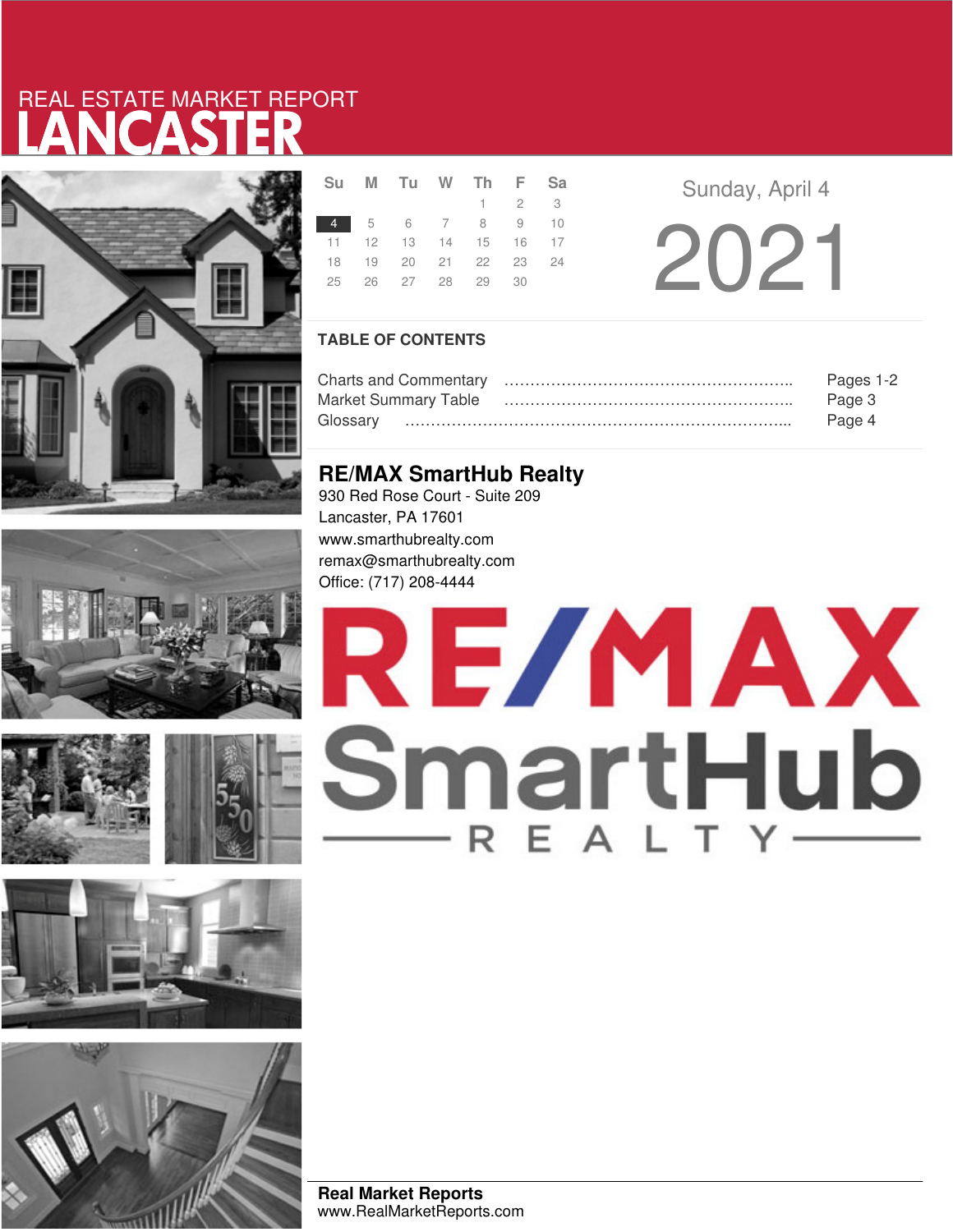

Sunday, April 4, 2021

*Let's take a look*

at the real estate market. Currently there are 797 sales pending in the market overall, leaving 391 listings still for sale. The resulting pending ratio is 67.1% (797 divided by 1,188). So you might be asking yourself, that's great... but what exactly does it mean? I'm glad you asked!

The pending ratio indicates the supply & demand of the market. Specifically, a high ratio means that listings are in demand and quickly going to contract. Alternatively, a low ratio means there are not enough qualified buyers for the existing supply.

**"Current inventory is described as very active."**

Office: (717) 208-4444 RE/MAX SmartHub Realty remax@smarthubrealty.com

Taking a closer look, we notice that the \$200K - \$250K price range has a relatively large number of contracts pending sale.

We also notice that the \$350K - \$400K price range has a relatively large inventory of properties for sale at 48 listings. The average list price (or asking price) for all properties in this market is \$435,929.





A total of 2896 contracts have closed in the last 6 months with an average sold price of \$263,072. Breaking it down, we notice that the \$200K - \$250K price range contains the highest number of sold listings.

Alternatively, a total of 626 listings have failed to sell in that same period of time. Listings may fail to sell for many reasons such as being priced too high, having been inadequately marketed, the property was in poor condition, or perhaps the owner had second thoughts about selling at this particular time. The \$150K - \$200K price range has the highest number of off-market listings at 81 properties.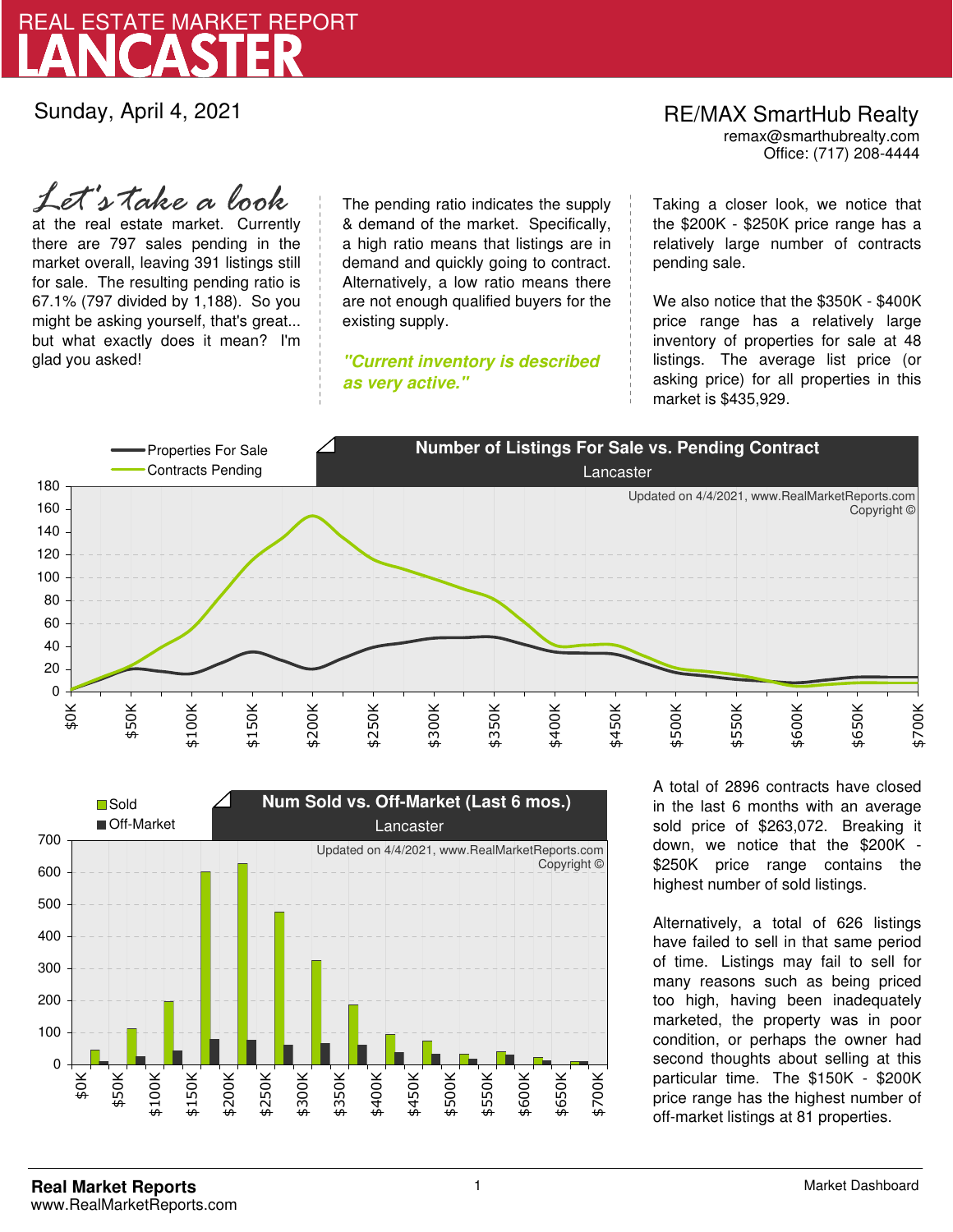## LANCASTER REAL ESTATE MARKET REPORT

Sunday, April 4, 2021

## RE/MAX SmartHub Realty remax@smarthubrealty.com

Office: (717) 208-4444

Looking at the chart to the right, you might be wondering why average days on market (DOM) is important. This is a useful measurement because it can help us to determine whether we are in a buyer's market (indicated by high DOM), or a seller's market (indicated by low DOM). Active listings (properties for sale) have been on the market for an average of 133 days.

Analysis of sold properties for the last six months reveals an average sold price of \$263,072 and 25 days on market. Notice that properties in the \$150K - \$200K price range have sold quickest over the last six months.

The recent history of sales can be seen in the two charts below. The average sold price for the last 30 days was \$269,045 with an average DOM of 28 days.

Since the recent DOM is greater than the average DOM for the last 6 months, it is a negative indicator for demand. It is always important to realize that real estate markets can fluctuate due to many factors, including shifting interest rates, the economy, or seasonal changes.



## **"The average list-to-sales ratio for this area is 99.6%."**

Ratios are simple ways to express the difference between two values such as list price and sold price. In our case, we typically use the list-to-sale ratio to determine the percentage of the final list price that the buyer ultimately paid. It is a very common method to help buyers decide how much to offer on a property.

Analysis of the absorption rate indicates an inventory of 0.8 months based on the last 6 months of sales. This estimate is often used to determine how long it would take to sell off the current inventory of properties if all conditions remained the same. It is significant to mention that this estimate does not take into consideration any additional properties that will come onto the market in the future.



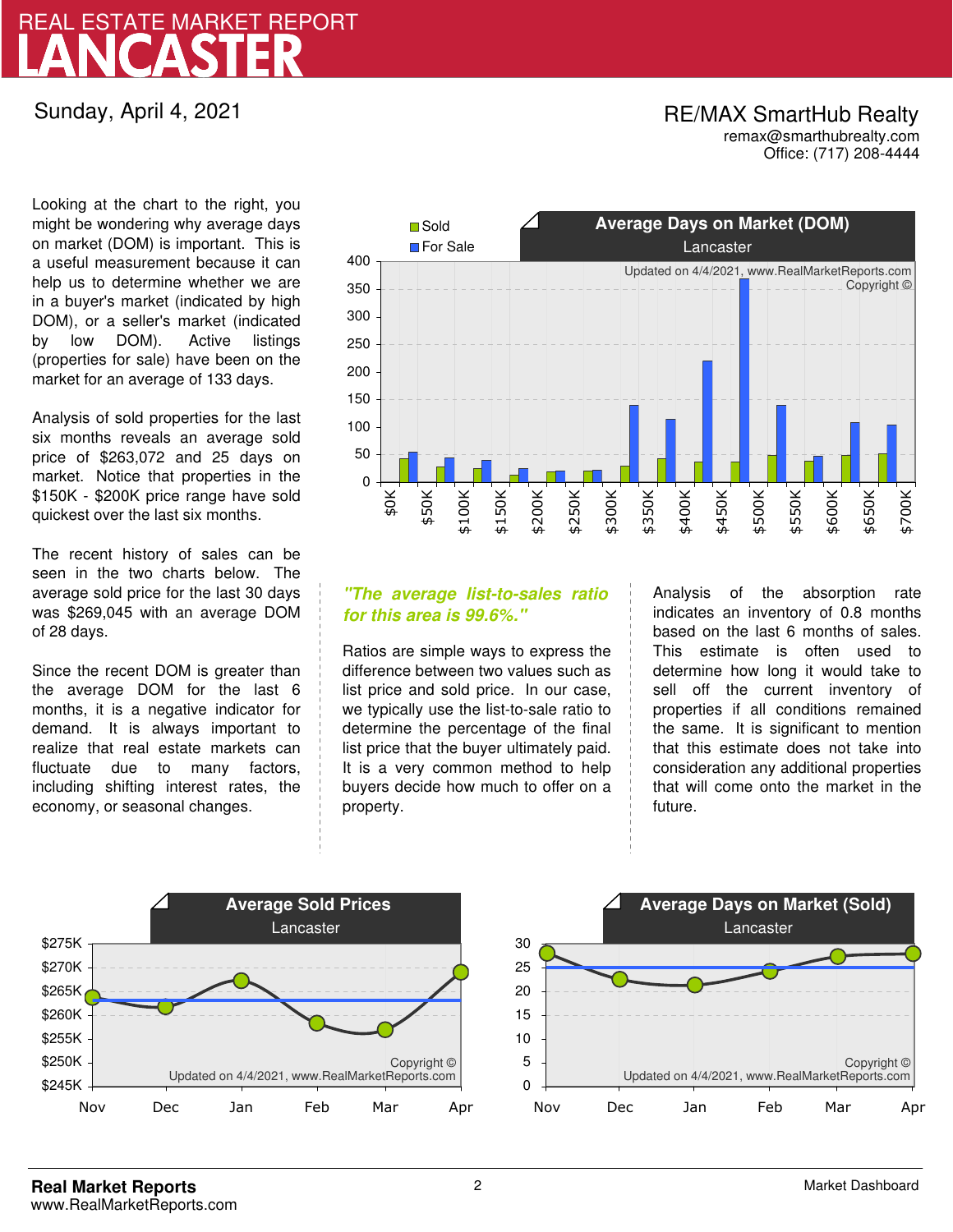# LANCASTER REAL ESTATE MARKET REPORT

Sunday, April 4, 2021

## RE/MAX SmartHub Realty

Office: (717) 208-4444 remax@smarthubrealty.com

|                                    |                    | <b>Contracts Pending [2]</b> |            |                   |                |                               |              | Off-Market in the Last 6 Months [3] |            |                   |                   |                   | <b>Absorption Rate</b> |      |
|------------------------------------|--------------------|------------------------------|------------|-------------------|----------------|-------------------------------|--------------|-------------------------------------|------------|-------------------|-------------------|-------------------|------------------------|------|
|                                    |                    | For Sale <sup>[1]</sup>      |            |                   |                | Sold in the Last 6 Months [4] |              |                                     |            |                   |                   |                   |                        |      |
|                                    | <b>Price Range</b> | Total                        | Avg        | Avg               | Total          | Pending                       | <b>Total</b> | <b>Total</b>                        | Avg        | Avg Orig          | Avg               | Avg               | List to                | Mos. |
| Min.                               | Max.               | <b>Num</b>                   | <b>DOM</b> | <b>List Price</b> | <b>Num</b>     | Ratio                         | <b>Num</b>   | <b>Num</b>                          | <b>DOM</b> | <b>List Price</b> | <b>List Price</b> | <b>Sold Price</b> | <b>Sales</b>           |      |
| \$0                                | \$49,999           | $\overline{c}$               | 55         | \$25,900          | $\overline{2}$ | 50.0%                         | 11           | 46                                  | 43         | \$36,204          | \$34,684          | \$32,941          | 95.0%                  | 0.3  |
| \$50,000                           | \$99,999           | 20                           | 44         | \$82,227          | 23             | 53.5%                         | 26           | 114                                 | 29         | \$80,640          | \$79,188          | \$75,568          | 95.4%                  | 1.1  |
| \$100,000                          | \$149,999          | 16                           | 41         | \$126,456         | 55             | 77.5%                         | 45           | 197                                 | 26         | \$135,138         | \$134,031         | \$129,943         | 97.0%                  | 0.5  |
| \$150,000                          | \$199,999          | 35                           | 25         | \$177,453         | 115            | 76.7%                         | 81           | 604                                 | 13         | \$173,332         | \$174,307         | \$174,433         | 100.1%                 | 0.3  |
| \$200,000                          | \$249,999          | 20                           | 21         | \$235,260         | 154            | 88.5%                         | 76           | 628                                 | 19         | \$225,457         | \$226,154         | \$225,803         | 99.8%                  | 0.2  |
| \$250,000                          | \$299,999          | 39                           | 22         | \$276,638         | 116            | 74.8%                         | 61           | 478                                 | 20         | \$266,755         | \$269,777         | \$270,883         | 100.4%                 | 0.5  |
| \$300,000                          | \$349,999          | 47                           | 140        | \$328,688         | 99             | 67.8%                         | 67           | 325                                 | 30         | \$319,572         | \$322,928         | \$323,497         | 100.2%                 | 0.9  |
| \$350,000                          | \$399,999          | 48                           | 115        | \$375,245         | 81             | 62.8%                         | 63           | 188                                 | 43         | \$369,978         | \$371,049         | \$371,808         | 100.2%                 | 1.5  |
| \$400,000                          | \$449,999          | 35                           | 220        | \$428,148         | 41             | 53.9%                         | 40           | 94                                  | 37         | \$417,573         | \$421,847         | \$422,038         | 100.0%                 | 2.2  |
| \$450,000                          | \$499,999          | 33                           | 370        | \$473,405         | 41             | 55.4%                         | 35           | 75                                  | 37         | \$473,277         | \$478,003         | \$473,760         | 99.1%                  | 2.6  |
| \$500,000                          | \$549,999          | 17                           | 139        | \$527,886         | 21             | 55.3%                         | 19           | 34                                  | 48         | \$528,562         | \$528,056         | \$519,294         | 98.3%                  | 3.0  |
| \$550,000                          | \$599,999          | 11                           | 47         | \$574,955         | 15             | 57.7%                         | 32           | 41                                  | 38         | \$577,649         | \$576,249         | \$571,410         | 99.2%                  | 1.6  |
| \$600,000                          | \$649,999          | 8                            | 109        | \$632,463         | 5              | 38.5%                         | 13           | 22                                  | 49         | \$622,408         | \$624,799         | \$621,097         | 99.4%                  | 2.2  |
| \$650,000                          | \$699,999          | 13                           | 105        | \$674,598         | 8              | 38.1%                         | 10           | 10                                  | 52         | \$696,525         | \$690,525         | \$670,525         | 97.1%                  | 7.8  |
| \$700,000                          | $+$                | 47                           | 239        | \$1,102,724       | 21             | 30.9%                         | 47           | 40                                  | 85         | \$998,576         | \$988,041         | \$944,775         | 95.6%                  | 7.1  |
| <b>Market Summary &gt;&gt;&gt;</b> |                    | 391                          | 133        | \$435,929         | 797            | 67.1%                         | 626          | 2,896                               | 25         | \$263,014         | \$264,244         | \$263,072         | 99.6%                  | 0.8  |

Status = [1] ACT; [2] PND; [3] WTH, EXP, CNL; [4] CLS

CountyOrParish = Lancaster

PropertyType = Residential

1

Date Range = 10/04/2020 to 04/04/2021 Data believed to be accurate but not guaranteed.